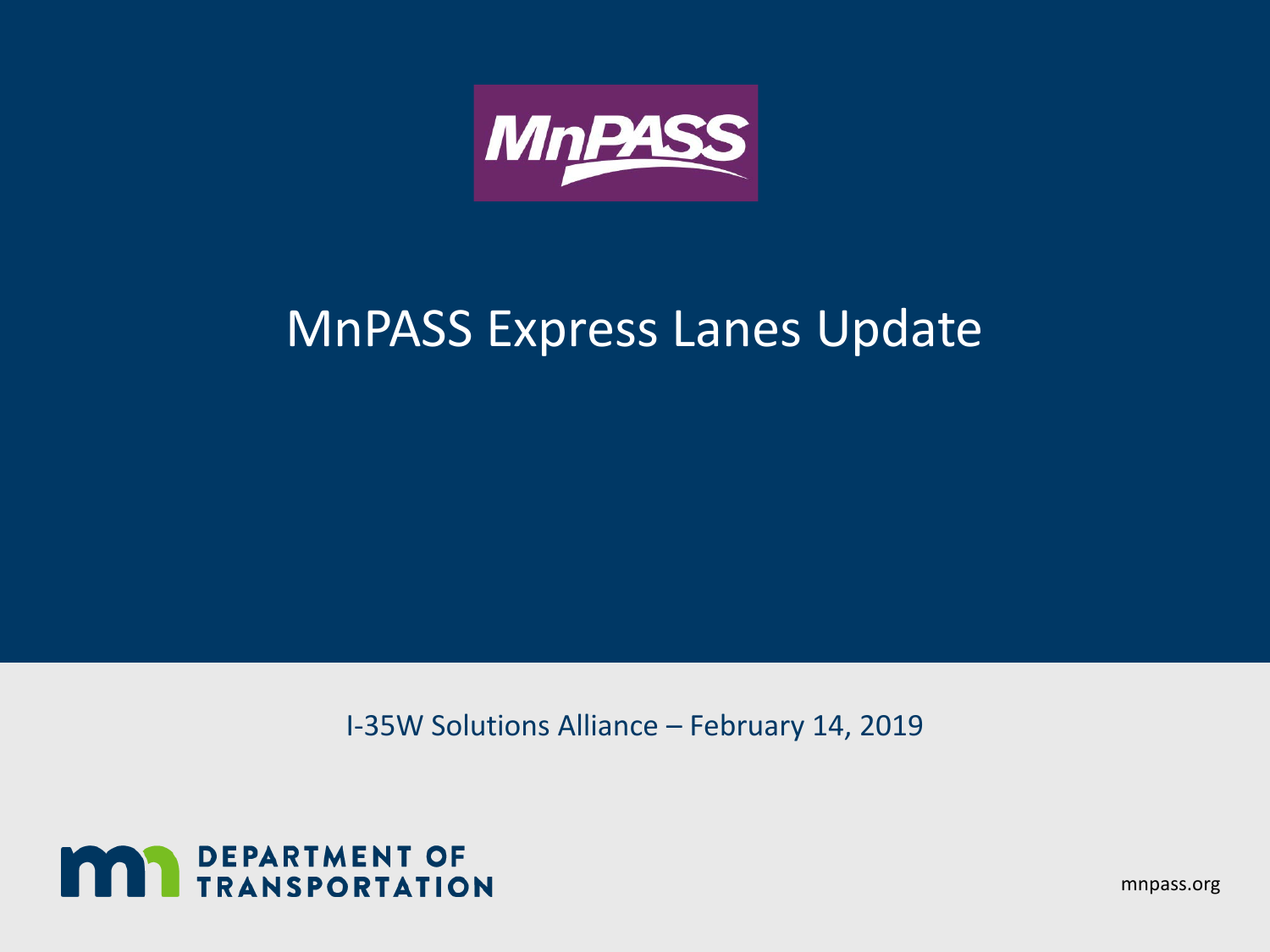# MnPASS Express Lanes

- MnPASS = MN's system of priced managed lanes (a/k/a High Occupancy Toll Lanes)
- MnPASS lanes currently in in operation:
	- I-394 since 2005
	- I-35W south of Mpls. since 2009
	- I-35E north of St. Paul since 2015
	- Under construction on I-35W north of Mpls. (opening 2021/22)



• MnPASS is a key strategy for improving the efficiency of the region's highway and transit systems by providing a reliable, congestion-free option for commuters during peak-travel times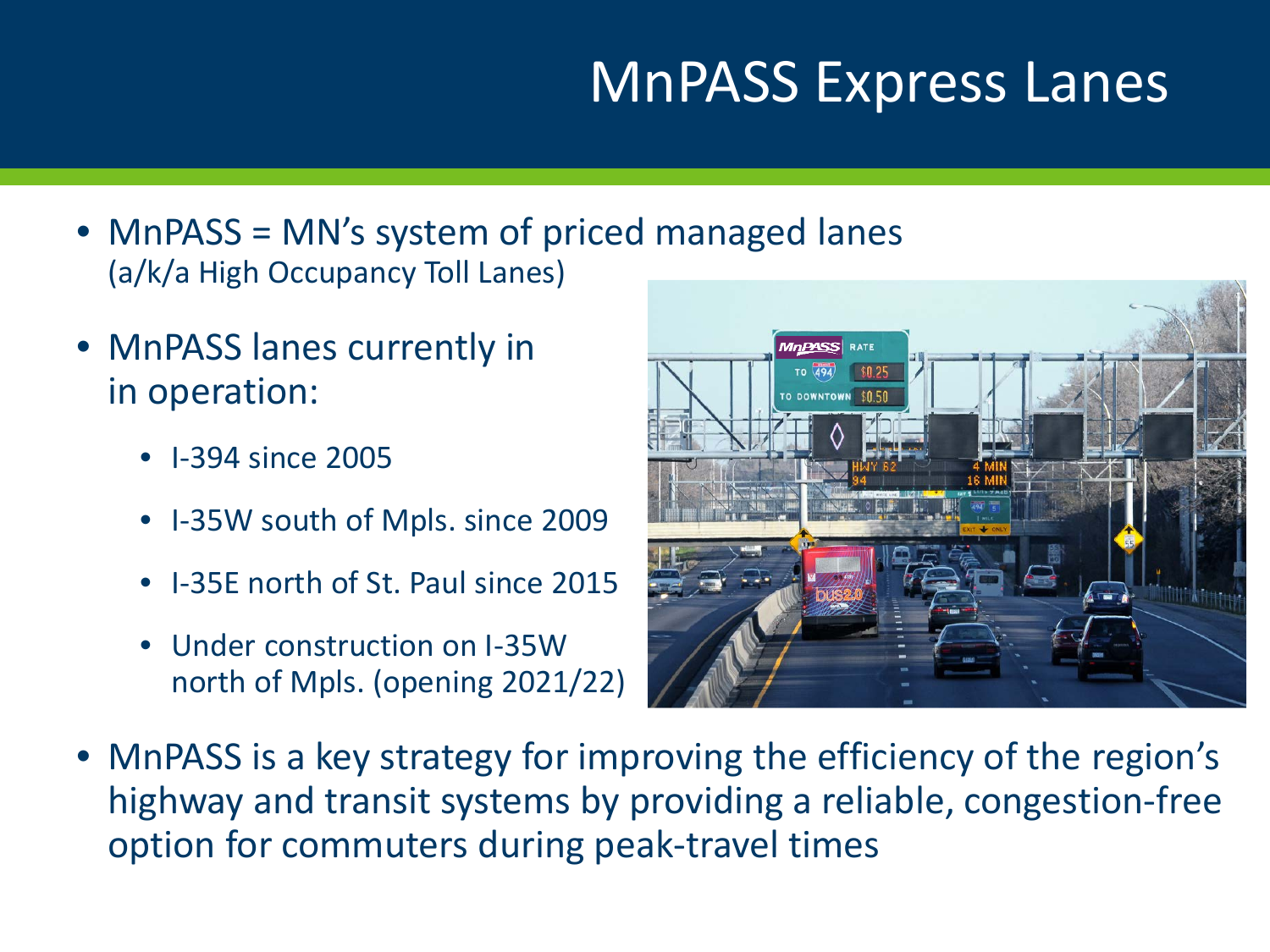# How the typical MnPASS lane works

- During peak-travel times (Monday-Friday: 6-10AM and 3-7PM)
	- Transit buses, vehicles with two or more people (HOV2+), and motorcyclists can use the lanes for free
	- Solo motorists who have a MnPASS account and a MnPASS tag can use the lanes for a fee that varies between .25¢ and \$8.00 depending on congestion levels - the fee manages the demand for the lanes and keeps them flowing at congestion-free speeds (50-55mph)
		- Average trip fee is app. \$1.50
- Outside of peak-travel times, the lanes function as regular general purpose lanes open to all motorists (which is nearly 90% of the time)

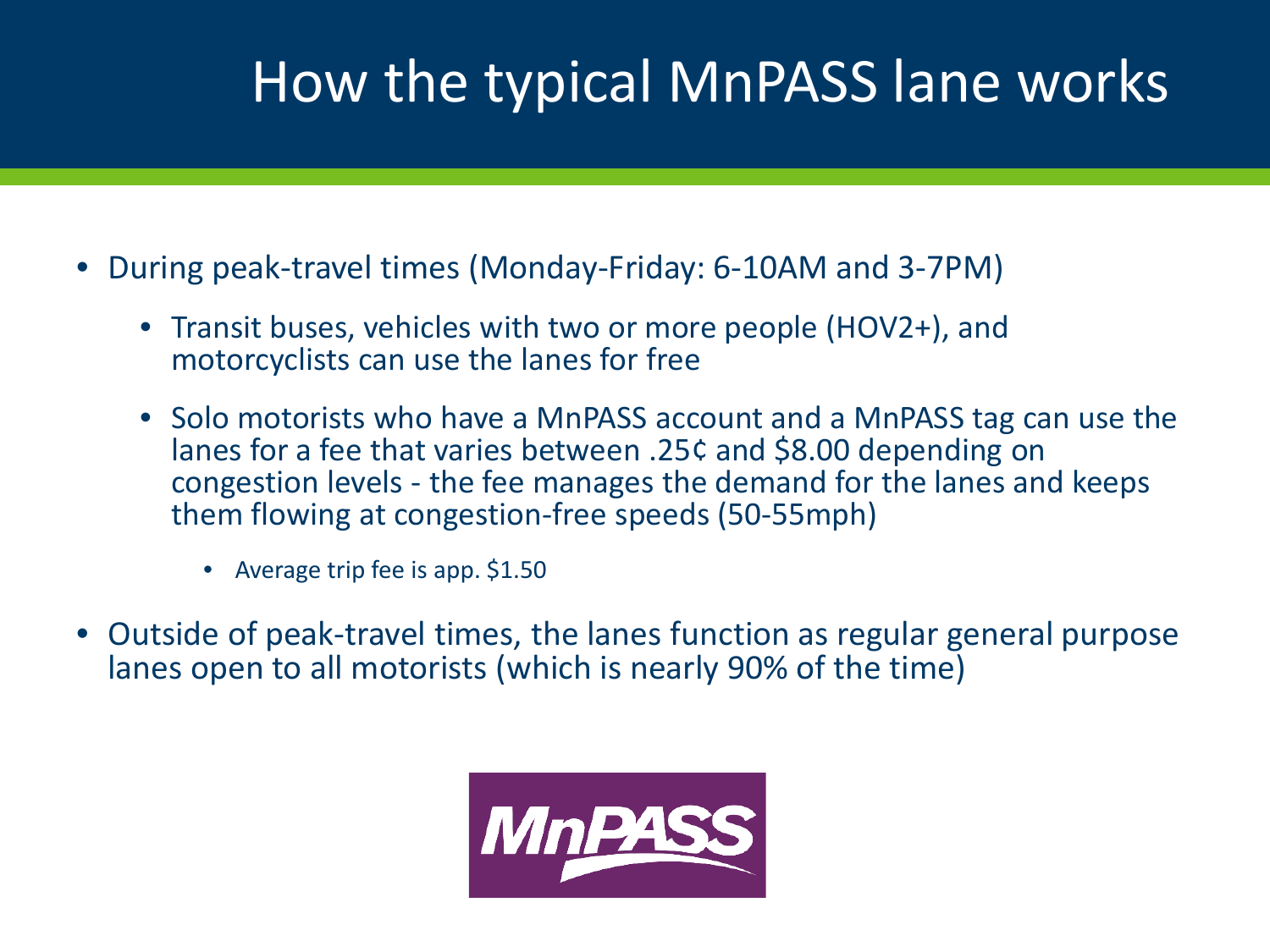# How the typical MnPASS lane works cont.

- 1. MnPASS Express Lanes are separated from regular lanes by solid, double white lines and dashed, double-white lines.
- 2. Overhead signs alert you to the entry and exit locations for the MnPASS lanes. You may only enter and exit MnPASS lanes where there are dashed, double-white lines.
- 3. Overhead electronic signs display the current fee – the price you see is the price you pay.
- 4. The MnPASS tag is read electronically and the posted fee is automatically deducted from your prepaid MnPASS account balance (no toll booths).
- 5. You enjoy a reliable, easy commute and arrive on time – time after time.



Visit [www.mnpass.org](http://www.mnpass.org/) for more information on how to sign up for and use the MnPASS lanes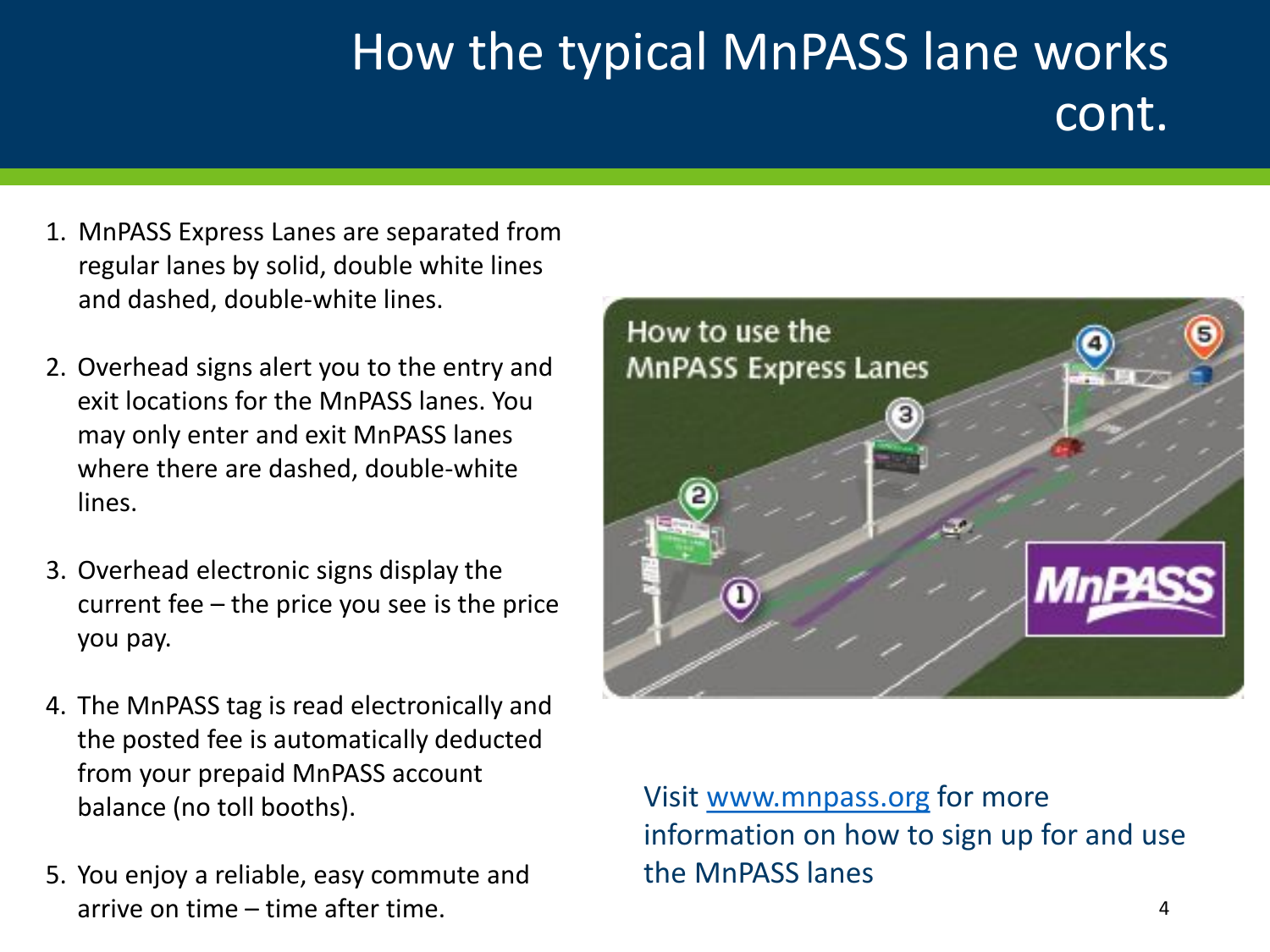## Hierarchy of Regional Highway Mobility Strategies

#### **Active Traffic Management**

Transportation partners should first work to apply traffic management technologies to improve traffic flow without adding capacity

#### **Spot Mobility Improvements**

The next strategy should be to investigate implementing lower cost/high benefit projects that improve safety and traffic flow at spot locations

#### **MnPASS Express Lanes**

MnF

If more extensive lane capacity is needed, the regional priority is to evaluate the feasibility of MnPASS Express Lanes



#### **Strategic Capacity Enhancements**

This strategy includes interchange improvements and in rare instances traditional lane capacity projects if the above strategies cannot address the problem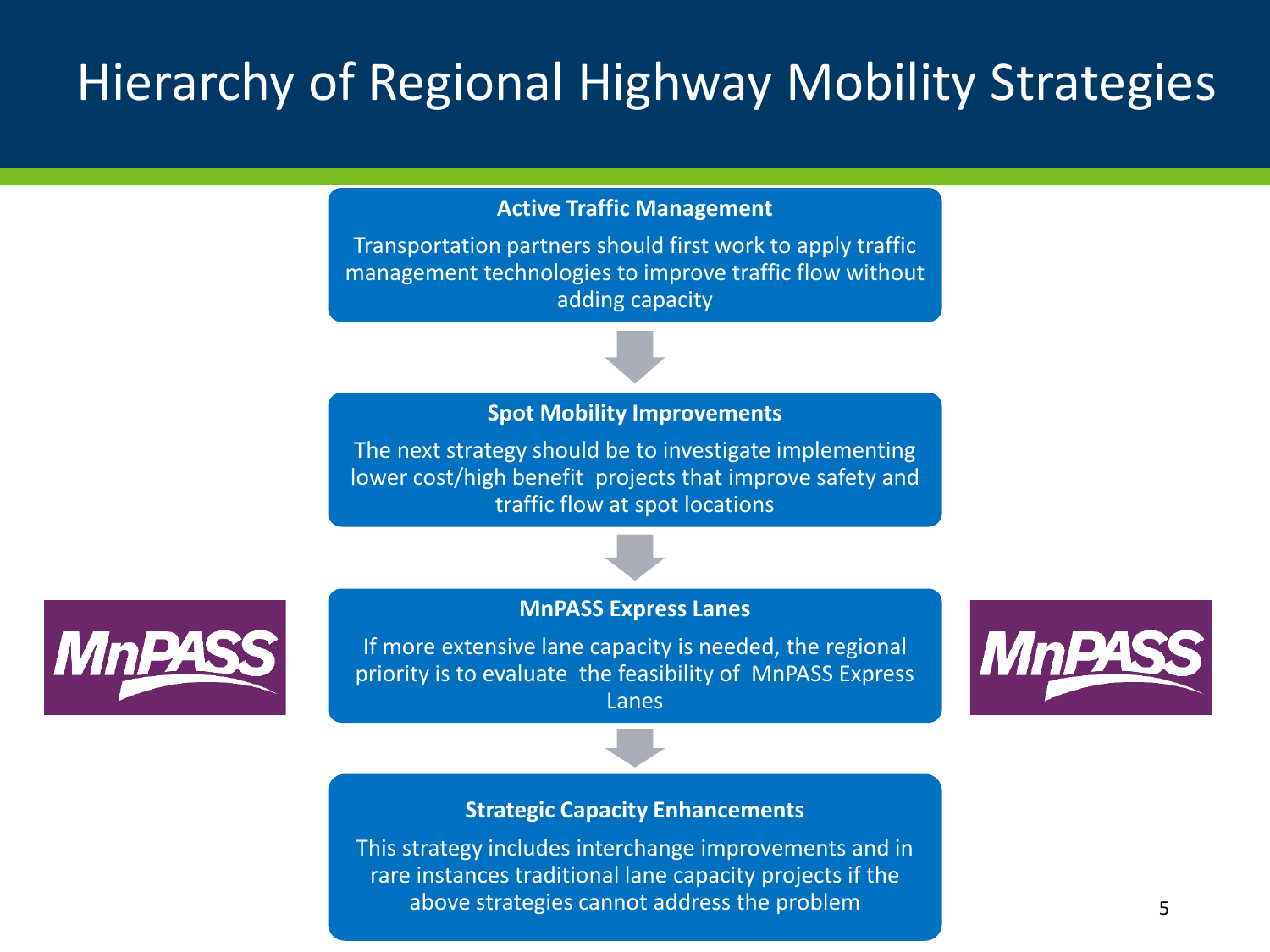### What are the Benefits of MnPASS?

### **MnPASS lanes reduce and better manage congestion in a manner that's sustainable over the long-term by:**

- Maximizing person throughput
	- A single MnPASS lane can carry twice as many people as a single general purpose lane during peak-hour congestion
- Improving travel time reliability

.

- Transit buses, commuters and businesses can plan for and rely on a 50- 55 mph trip in a MnPASS lane (general purpose lanes are prone to congestion and much less reliable)
- Improving bus transit service/ridership and increasing carpooling
	- 80% of the people using the MnPASS lanes are either riding on buses or in carpools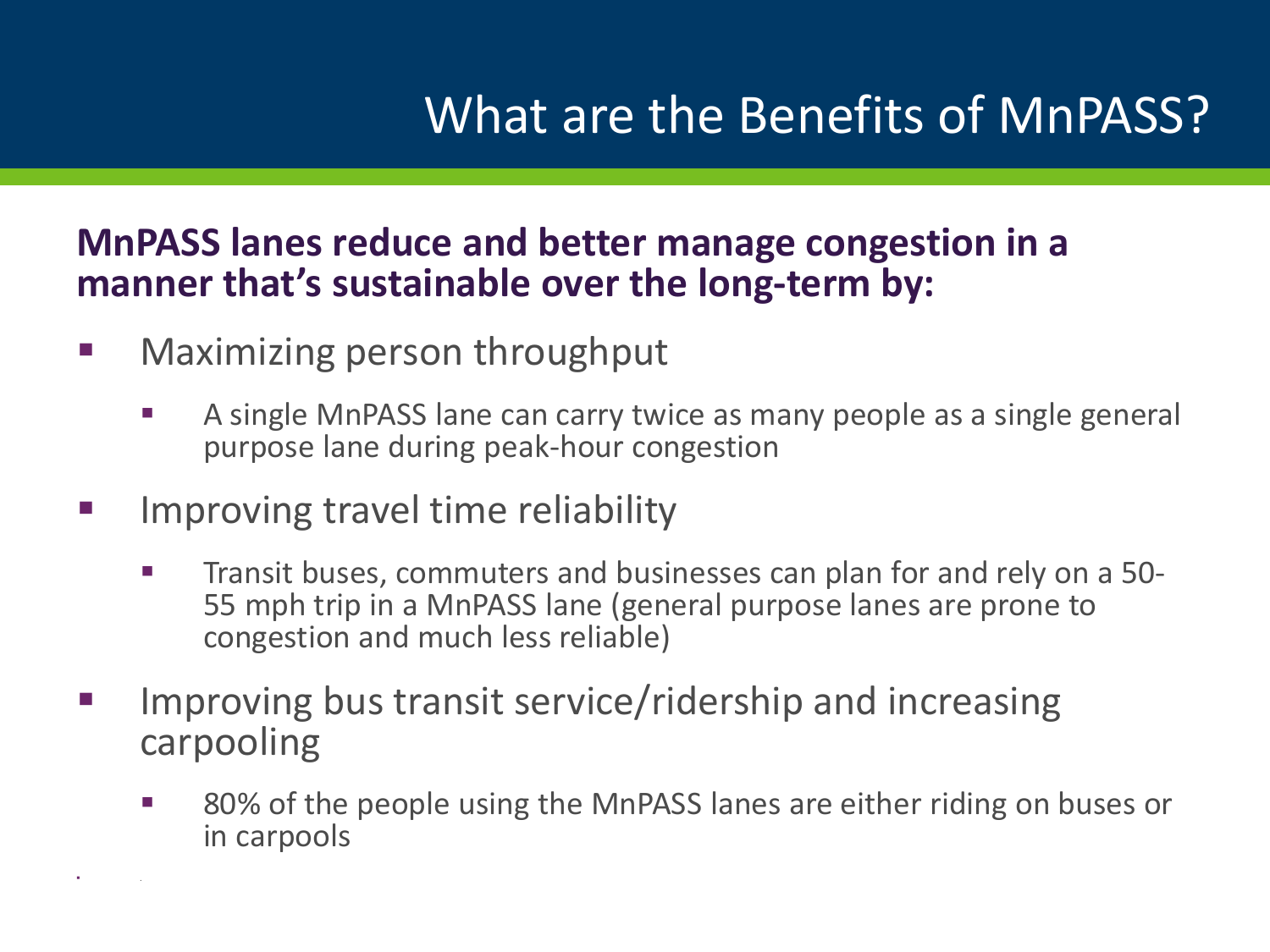### I-35W MnPASS Lane Use – 2017 Average Daily Throughput



| $I-35W$              | <b>Vehicles</b> | People |
|----------------------|-----------------|--------|
| Car/Vanpools         | 8,165           | 17,146 |
| <b>Transit Buses</b> | 325             | 8,423  |
| <b>Tolled</b>        | 2,958           | 2,958  |
| <b>Violators</b>     | 1,992           | 1,992  |
| <b>Total</b>         | 13,440          | 30,519 |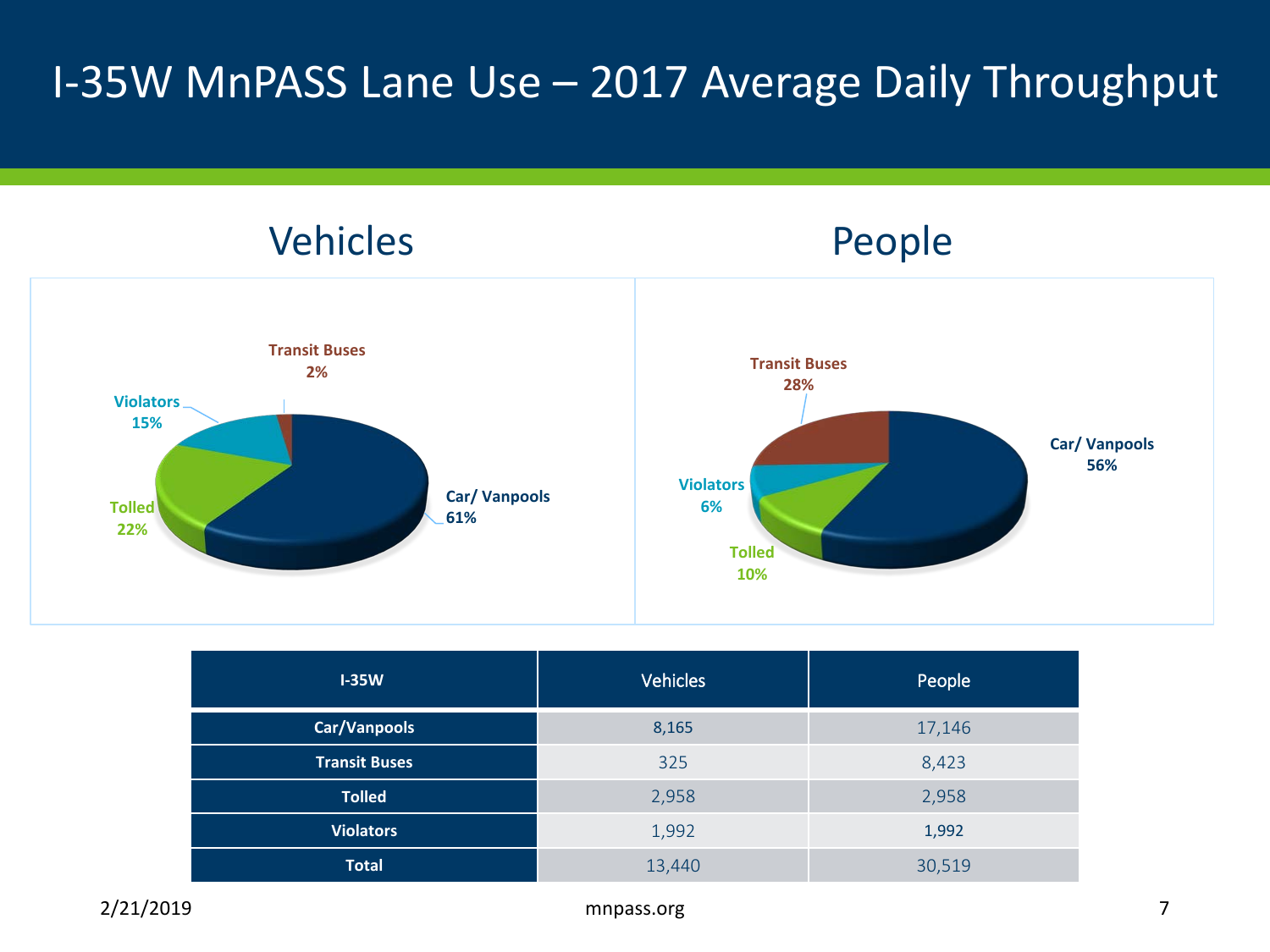### I-35W MnPASS Lane Performance – 2017 Speeds

• Federal law requires priced managed lanes to maintain travel speeds at 45 mph or above at least 90% of the time during hours of operation

| Road<br><b>I-35W NB</b><br>Split to 494<br>$\sum_{i=35}$ 1-35W NB<br><b>I-35W SB</b> | 494 to Downtown<br>Downtown to 494 | 95%<br>93%<br>95% | General<br><b>MnPASS Purpose</b><br>68%<br>80%<br>77% |
|--------------------------------------------------------------------------------------|------------------------------------|-------------------|-------------------------------------------------------|
| $1-35W$ NB<br>$\sum_{n=1}^{\infty} 1.35WSB$<br><b>I-35W SB</b><br>494 to Cliff Rd    | 494 to Downtown<br>Downtown to 494 | 99%<br>98%<br>98% | 95%<br>89%<br>85%                                     |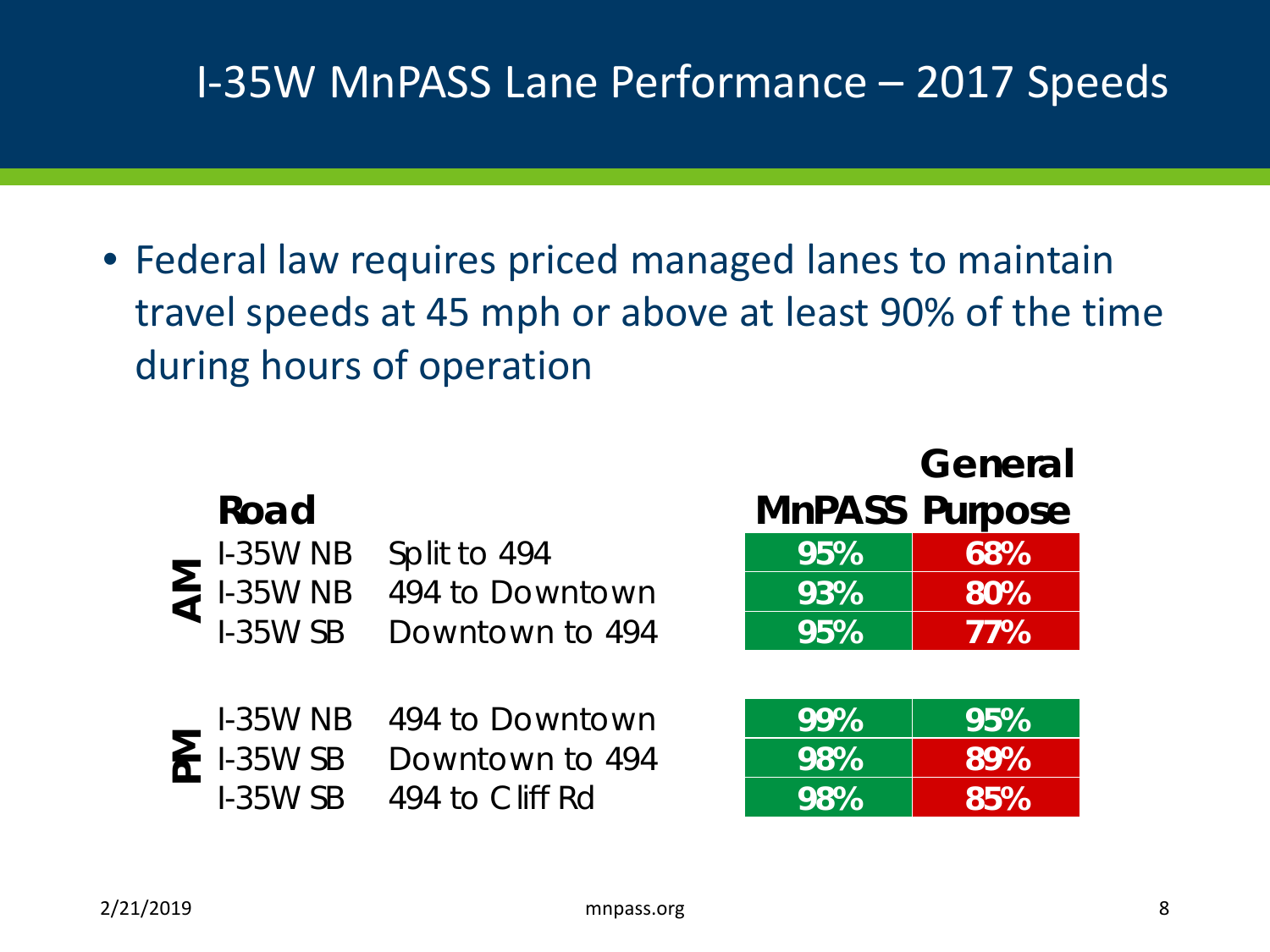## I-35W MnPASS Lane Performance - 2017 Travel Time Savings & Reliability

• Commuters on northbound I-35W travelling from Lakeville to downtown Minneapolis in the morning peak period must plan for at least a 30 minute commute, while MnPASS users only need to plan for 20 minutes (33% time savings)

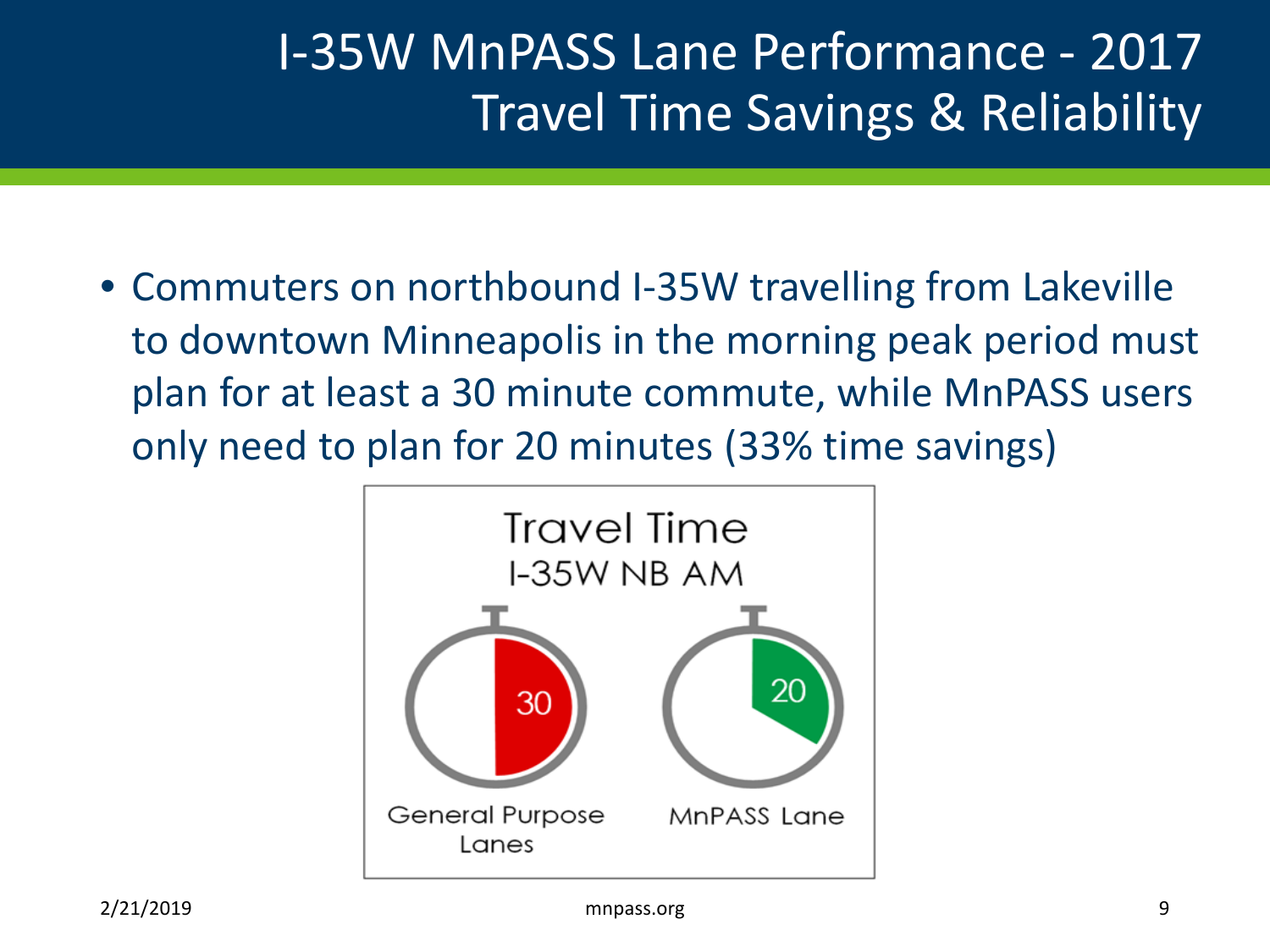### I-35W MnPASS Lane Performance - 2017 Person Throughput

### • The northbound MnPASS lane on I-35W at Lake St. can carry more people than two general purpose lanes during the morning peak hour

#### I-35W Northbound at Lake Street AM Peak Hour

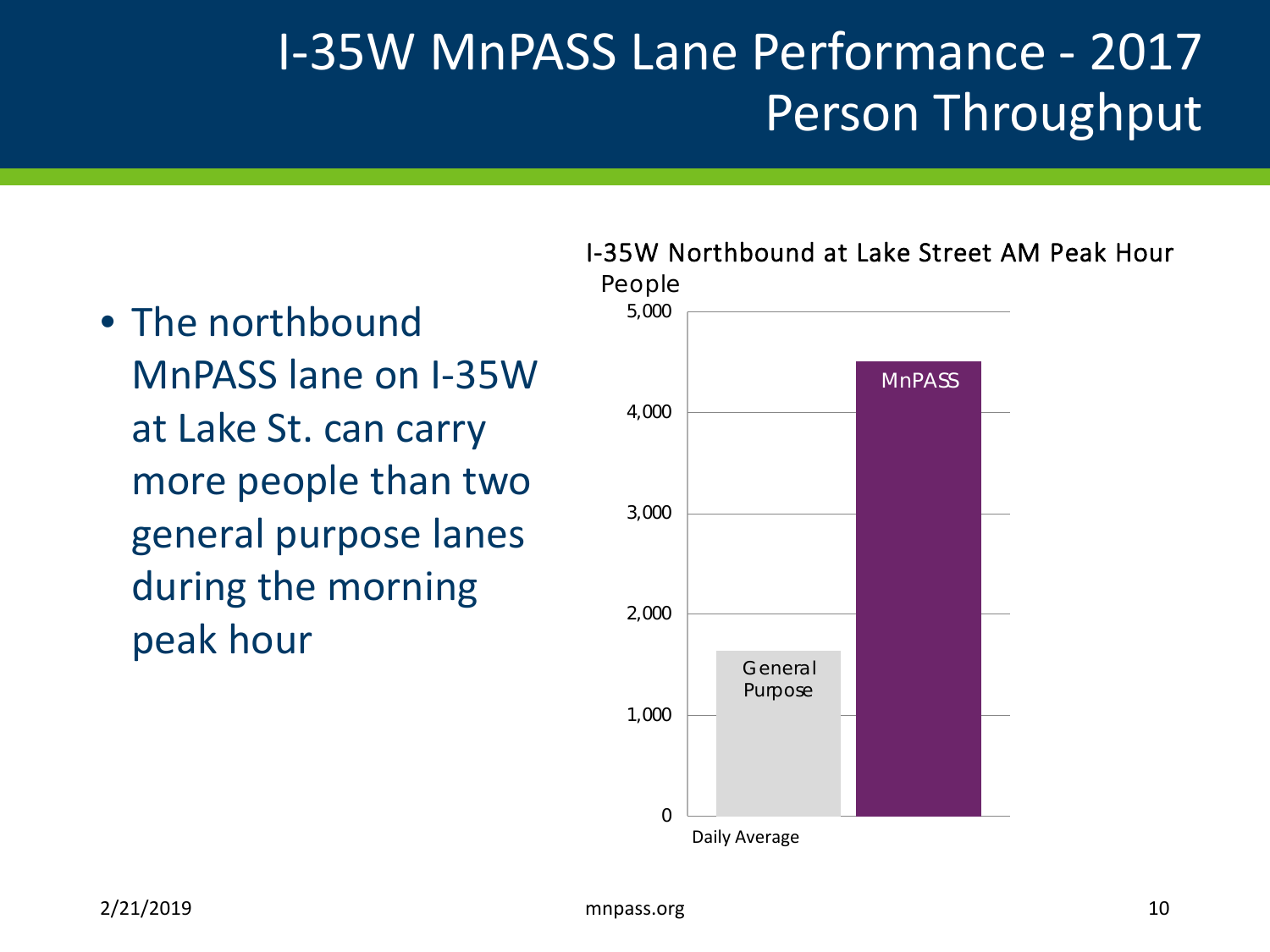### MnPASS System Development Update

- I-35W@I-94 MnPASS extension under construction anticipated completion 2021
- I-35W North (Hwy. 36 Lexington Ave.) under construction – anticipated completion 2021/22
- I-494 (Hwy. 169 MSP Airport) environmental review
- I-35W North Gateway (Hwy. 36 downtown Mpls.) environmental review
- I-94 (between the downtowns) environmental review
- Hwy. 252/I-94 (Hwy. 610 downtown Mpls.) environmental review
- Hwy. 77 northbound (Apple Valley-Bloomington) and Hwy. 169 (Shakopee-Golden Valley) – feasibility studies completed
- Hwy. 36 (Roseville-Maplewood) and I-35W/I-35 South Extension (Lakeville) – feasibility analysis completed



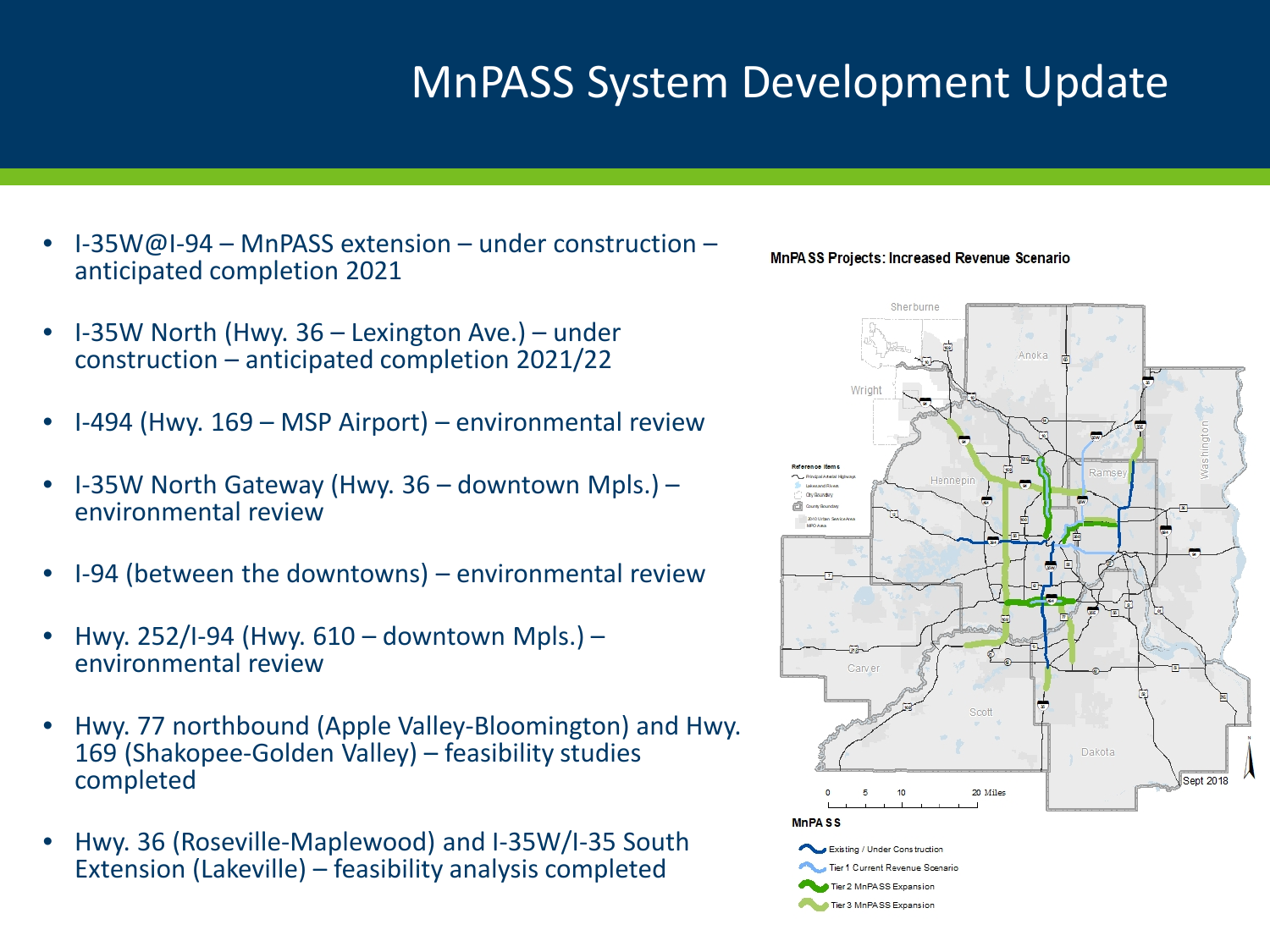# Recent MnPASS Planning Studies

- MnPASS System Study 3 evaluated potential of corridors to benefit from MnPASS
	- I-494 ranked at the top in terms of increased person throughput and travel time savings
	- I-35W/I-35 Lakeville CR 50 Extension, Hwy. 77 northbound and Hwy, 169 also ranked well
- I-494/Hwy. 62 Congestion Relief Study
	- Evaluated MnPASS and spot mobility improvements on I-494 and Hwy. 62 between Eden Prairie and MSP Airport
	- Found MnPASS lanes would be feasible and provide long-term benefits on both corridors, but I-494 between West Bush Lake Rd. and Hwy. 5 was recommended as the priority due to greater potential benefit in terms of person throughput, travel time reliability and travel time savings, as well as broader connectivity to destinations and other MnPASS facilities
	- Spot mobility improvements (e.g. auxiliary lanes) were recommended on Hwy. 62
- Hwy. 169 Mobility Study
	- Evaluated BRT, MnPASS and spot mobility improvements on Hwy. 169 between Shakopee and Golden Valley
	- Found BRT and MnPASS would be feasible, compatible and provide significant long term mobility benefits in the corridor.
	- Recommended BRT between Marschall Rd. and downtown Mpls. via Hwy. 55, and adding MnPASS lanes on Hwy. 169 in three phases: 1) Marschall Rd. – I-494, 2) I-394/Hwy.55 – I-94, 3) I-494 – I-394/Hwy. 55
- I-35 MnPASS Extension Feasibility Analysis
	- Technical evaluation of extending the MnPASS lanes on I-35W/I-35 from their current southern termini in Burnsville to CR 70 in Lakeville
	- While congestion is lower and other projects such as the I-35W Minnesota River Bridge project will help relieve some of the congestion in this segment, traffic volumes and transit demand are growing quickly in this area and extending the MnPASS lanes would reduce future congestion and provide benefits to existing and future MnPASS users (Lakeville is home to the largest number of MnPASS customers) 12